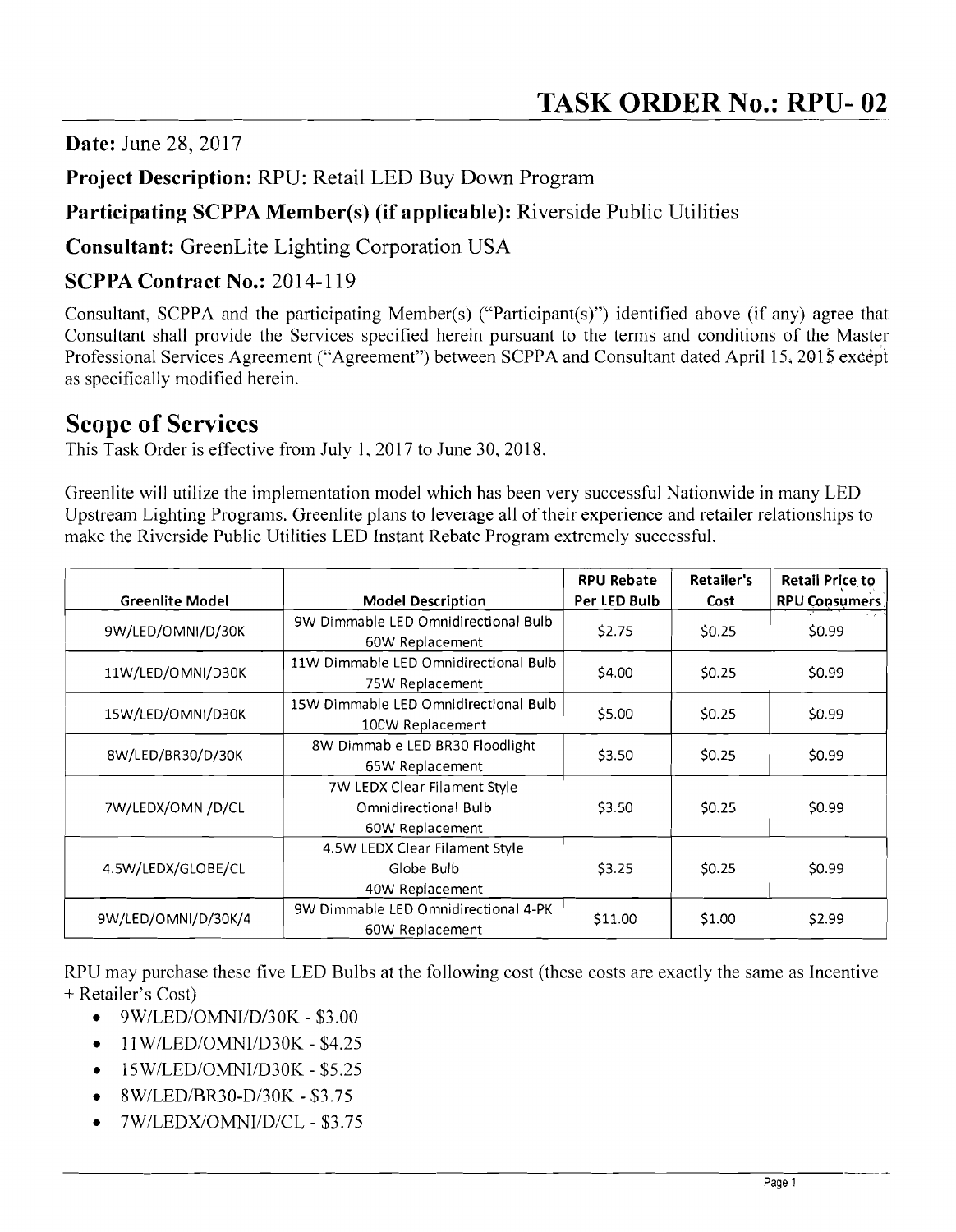• 4.5W/LEDX/GLOBE/CL - \$3.50

Retail Packaging + Display + Header Card:

- All Greenlite LED Bulbs in the RPU Program will include special RPU logo packaging.
- Greenlite packaging is 100% Recyclable and printed with Soya Ink.
- Individual LED Bulbs will be provided to RPU Retailers in a versatile, free-standing Energy Star® custom logo shipper display.
- Each shipper display includes a custom header card paying special recognition to RPU.
- All packaging will be designed and approved in coordination with RPU.

Retailer Partners:

- Greenlite will solicit retail partners that RPU will verify and approve.
- Each partner retailer will merchandise the LED Bulbs in a custom RPU Logo retail shipper display.
- Participating Retailers are required to sign the Participating Retailer Acknowledgement Form and provide to Greenlite sales data by model two times monthly.
- Greenlite will submit to RPU and SCPPA, two times monthly, sales data which will include: sales by model -by retailer - by period - and cumulative.
- Sales data submissions will be accompanied by a corresponding invoice.

Payment Information:

• Please bill SCPPA on the  $10<sup>th</sup>$  of each month with POS results at each individual retail store and include kWh savings

### **Compensation and Schedule Representative(s) of Participating Member(s)**

Andrew Markis Principal Account Manager Riverside Public Utilities 3750 University Ave. 3rd Floor Riverside, CA 92051

## Amendment(s) to the Agreement

[SIGNATURE PAGE FOLLOWS]